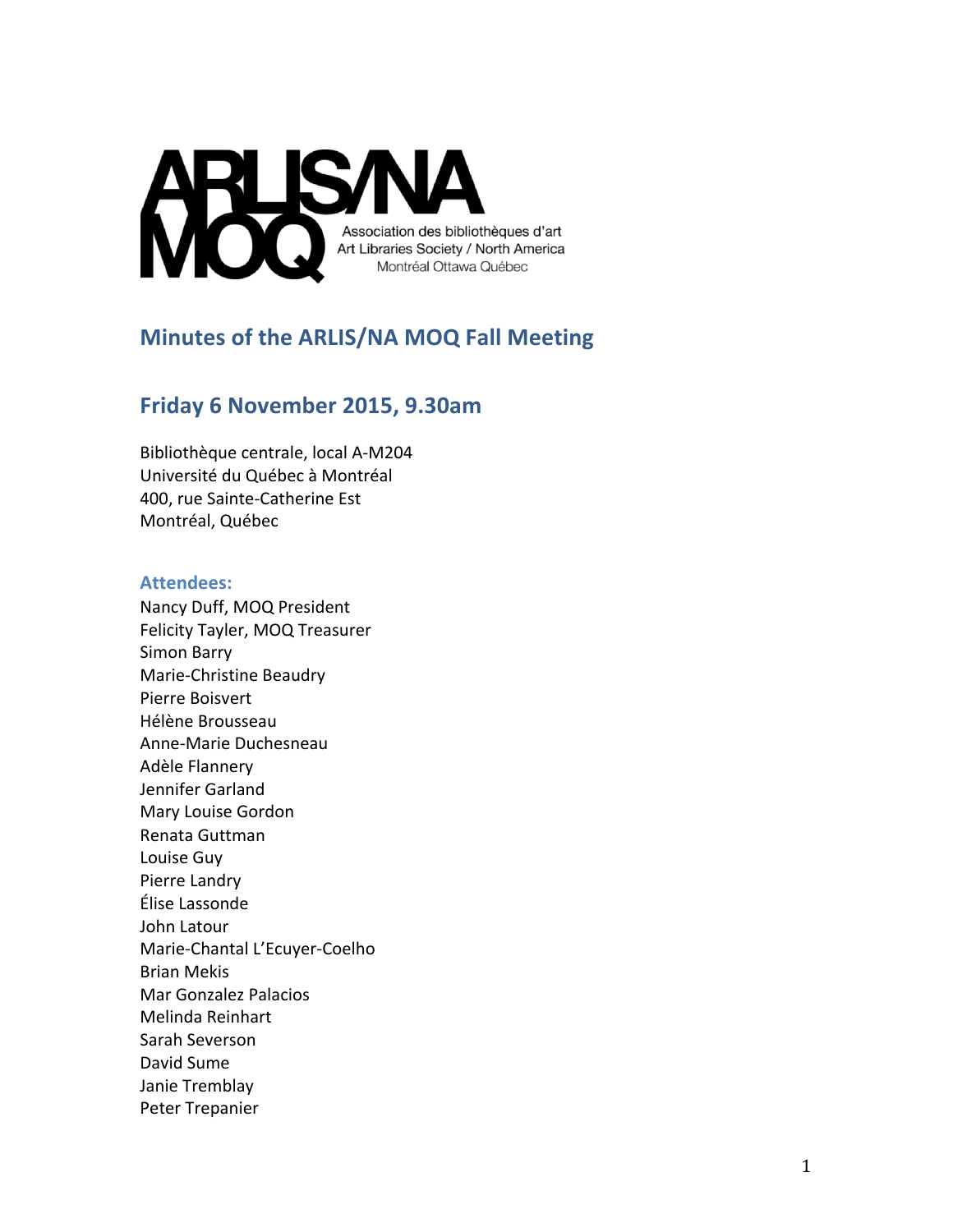#### **1. Welcome message**

Meeting is called to order at 9.30am by President Nancy Duff. Nancy welcomes all participants and thanks them for attending. Nancy also thanks Adèle Flannery and Louise Guy for organizing the meeting and planning the activities for that day. Each attendee is then invited to introduce themselves to the group.

## **2. Adoption of the Agenda**

Adèle Flannery approves the agenda, seconded by Pierre Boisvert.

### **3. Adoption of the Spring 2015 Minutes**

Jennifer Garland proposes to adopt the Spring Meeting Minutes, seconded by Nancy Duff.

## **4. MOQ Executive Reports**

#### a) President's Report: Nancy Duff

I need to preface my report with an apology for my lack of fluency in French. My report will be in English only. As is normal practice though, a translation of my report will be made available as part of the meeting minutes. With that being said, I would like to begin by thanking Adèle Flannery and Louise Guy for organizing today's meeting and activities. It's been a long time in the works, and we are very grateful for all their time and effort. 

#### **Fundraising**

As mentioned at our last meeting, in order to continue to offer professional development awards and publish a first rate chapter newsletter/bulletin, we need to raise additional funds beyond what is possible through yearly membership fees. To this end we have been exploring the possibility of an on-line book sale. Generating revenue through the sale of items, however, may pose some difficulties given our uncertain status as a non-taxable entity. I've been in touch with Sylvia Roberts, the current Canadian Liaison for ARLIS/NA, but have not yet heard anything definitive back about the potential limitations imposed on our fundraising activities. Our colleagues at ARLIS/NA Ontario have also been contacted, but the individual responsible for setting up the sale of items on the Etsy web platform did not seek tax related council beforehand and is no longer an active member of the chapter. It seems unlikely that we wouldn't be able to justify the small sums we hope to raise given that any funds raised will go directly to supporting two long-standing chapter activities which are inseparable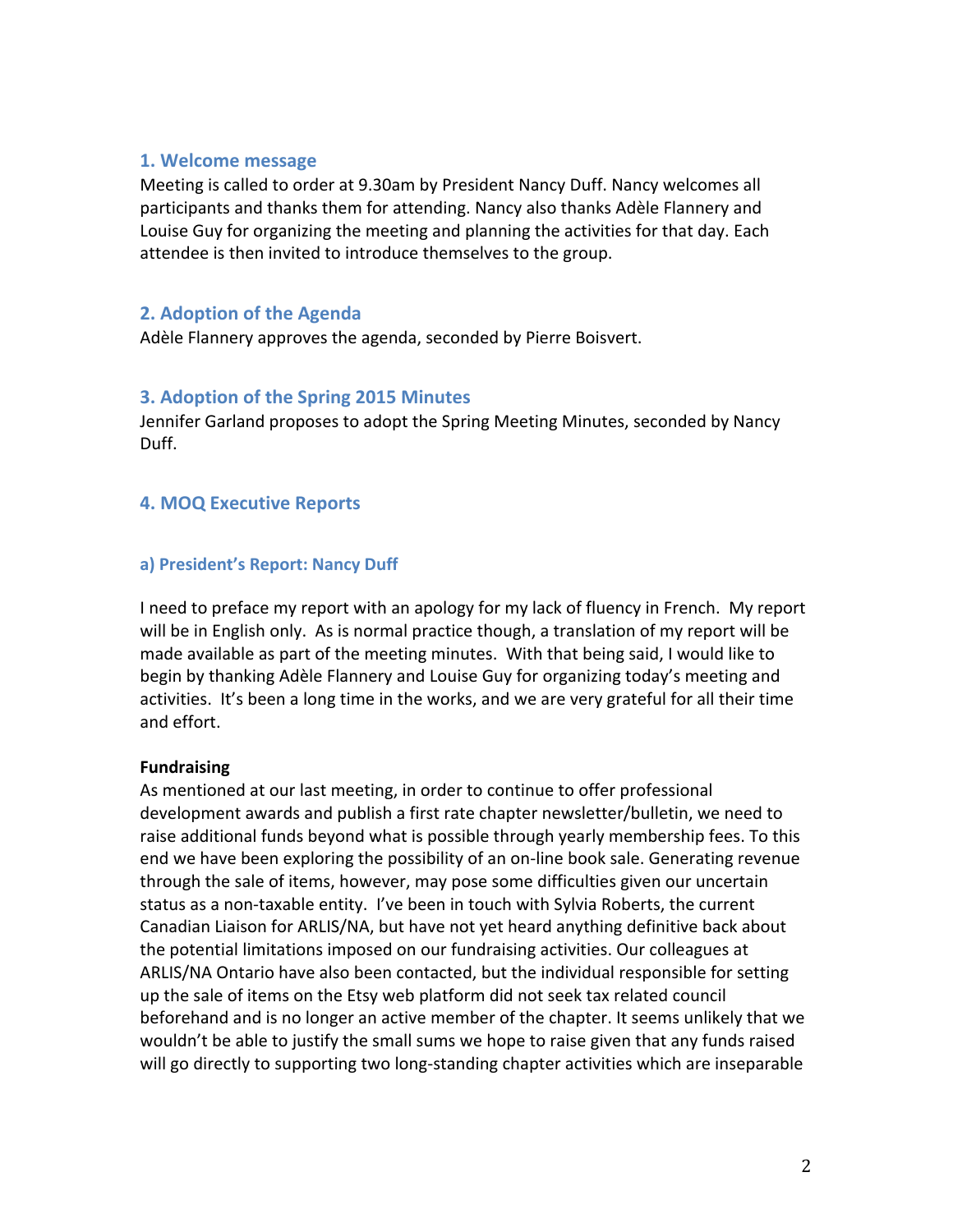from the mission of ARLIS/NA, but I'd rather not have to proceed based on assumptions, so we will continue to seek clarification on this matter.

On a more positive note, one of our members has very generously supplied us with a list of collectibles he would be willing to donate for this sale, including some unique items, mostly dating to the early part of the twentieth century. We may wish to use a popular web site like Etsy, as a way to increase our visibility, but it may be preferable to facilitate the sale through our own web site in order to keep the shipping logistics manageable. We will be seeking additional volunteers to help work out shipping arrangements and to keep track of the sale of items once the sale is up and running.

### **Web site and chapter listserv**

We now have an "Archive" folder set up on our chapter web site where we can save recent executive and committee documents. I've rethought the need to cull together documents from previous executive and committee members, as it probably makes more sense just to use this archive to store electronic documents moving forward. Our new listserv will be addressed in reports to follow.

## **Committees and bylaws**

In looking over the chapter by-laws, changes in the way we communicate with each other and the shorter time-line in which things are accomplished came more clearly into focus, as did the need to revise the bylaws to better reflect these changes. And since we had already set our sights on fleshing out the tasks and responsibilities of our executive members, it makes sense to tackle these changes at the same time. This will help to ensure that all of the changes are geared toward our goal of finding ways to better manage our membership and fundraising activities.

## **New Business**

ARLIS/NA has asked us, as they do every year, for a contribution toward the upcoming annual conference. We declined to do so last year due to insufficient funds, and although we are not in great financial shape this year either, I would like to open it up for discussion. Does anyone here know how much we have contributed in the past? Is one or two hundred dollars a reasonable amount, given the size of our chapter? The last item I would like to bring to your attention is the work being done by the Visual Resources Association's Slide and Transitional Media Task Force, of which I am a member. So far, this task force has created "Guidelines for the Evaluation, Retention, and Deaccessioning of 35mm Slide Collections in Educational and Cultural Institutions" (September 2014), a survey on the state of slide collections (October 2014), which then prompted the current call for submission of case studies dealing with 35mm slides or other visual material's dispersal, reuse, recycling or disposal. A template to guide the reporting and provide some uniformity to the responses was included with the call (posted to the VRA-L by Maureen Burns, October 15, 2015). Responses will be copy edited and posted under Resources on the VRA's web site. Submissions can remain anonymous.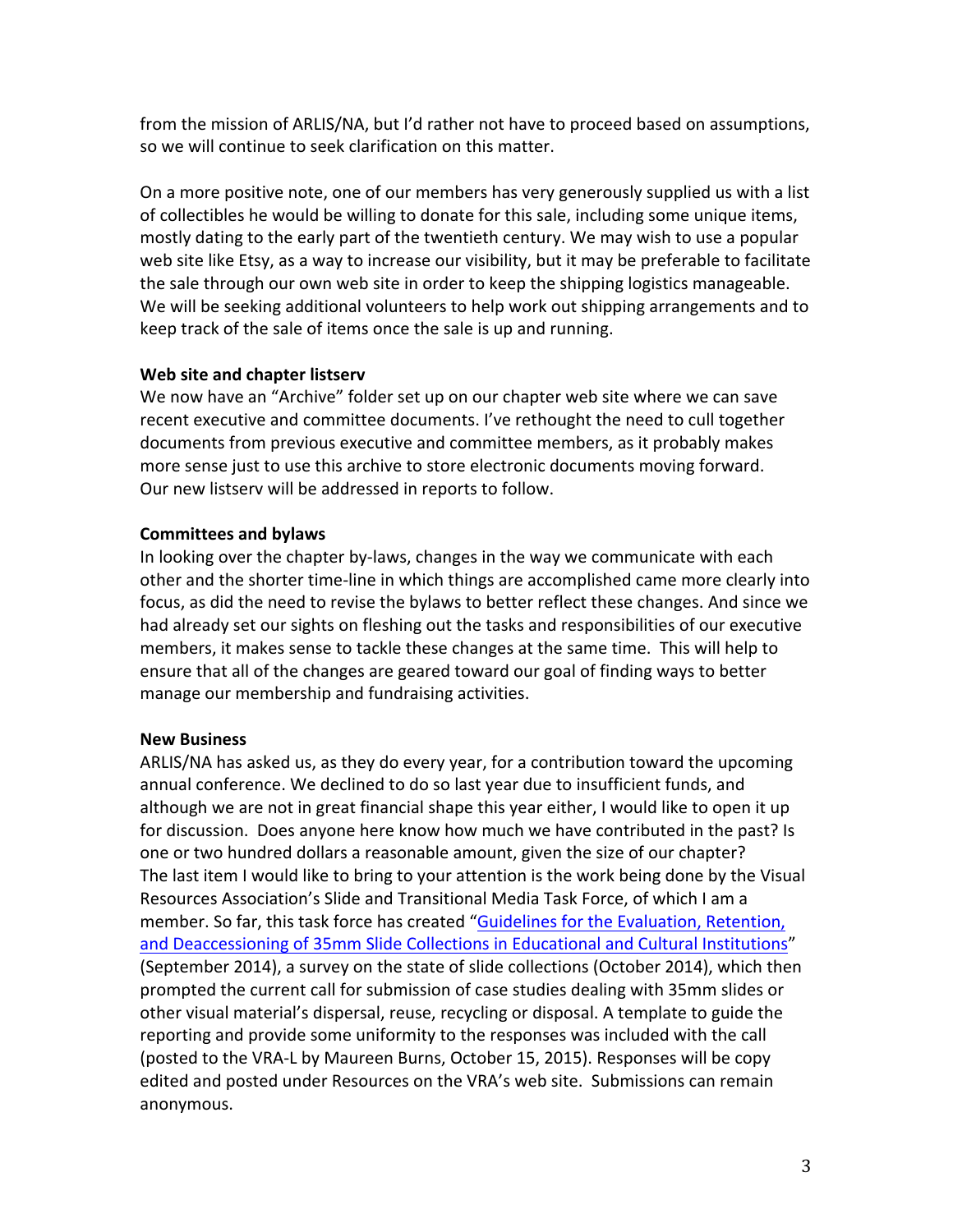The task force is also seeking collaborative opportunities with other organizations, like ARLIS/NA, who have some interest in preserving, reusing, recycling and just generally dealing with 35mm slides. One such collaboration is with the Society of Architectural Historians (SAH) on the "Color Film Emergency Project  $-$  At Risk Images of the Built Environment." Their draft mission statement sets out the following aims:

- *1* To identify and acquire, through outreach, the collections of most value and in most danger of loss
- 2- To form a consortium of institutions that can provide storage and/or processing of these collections
- 3- To prioritize individual images for digitization and ingestion into SAHARA (including its affiliates in ARTstor and shared-shelf).
- 4- To develop guidelines for long term storage or disposal
- 5- To pursue funding opportunities, and design internships, to facilitate processing

If these initiatives are of interest to anyone, please come and talk to me anytime later today.

## **b) Vice-President's Report: Nancy Duff for Pamela Casey**

Our brand new ARLIS MOQ listserv, hosted by ARLIS NA, was launched this October. This new listsery provides us with a great alternative to our previous Yahoo Groups newsletter, as it is a free and unmoderated listserv, allowing our members to easily subscribe and unsubscribe, and send messages to everyone in the MOQ community. Because it is a listserv without an archive feature, we've added our ARLIS MOQ gmail address as a recipient, which ensures that we have a way of archiving all messages. Robert Kopchinski at ARLIS NA was extremely helpful in getting us set up. Membership secretary Philip Dombowsky provided a list of member names, and these were automatically subscribed to the listserv. If you have not yet signed up, or have not yet received any messages from the ARLIS MOQ listserv, you can visit the Contact Us section on our website for information on how to subscribe. One reminder: a 'reply' to a listsery message reaches everyone! So if you only want to reply to whoever sent the message, just email them off-list. And likewise, if you are posting a new message to the listserv and want people to write only to you, please make sure to include your direct email address. Any questions or feedback about the listserv, please let me know.

I'm sorry to be missing today's meeting but am much looking forward to working with everyone at ARLIS MOQ this coming year as President. My priority will be to work with the executive and focus our efforts on building up our membership base. Ideally we can aim to do this by continuing to create events and opportunities for our current and new members to network, get to know one another, and potentially benefit from practical professional development at the same time. We have an excellent community of highly skilled and interesting art librarians, archivists and information professionals who no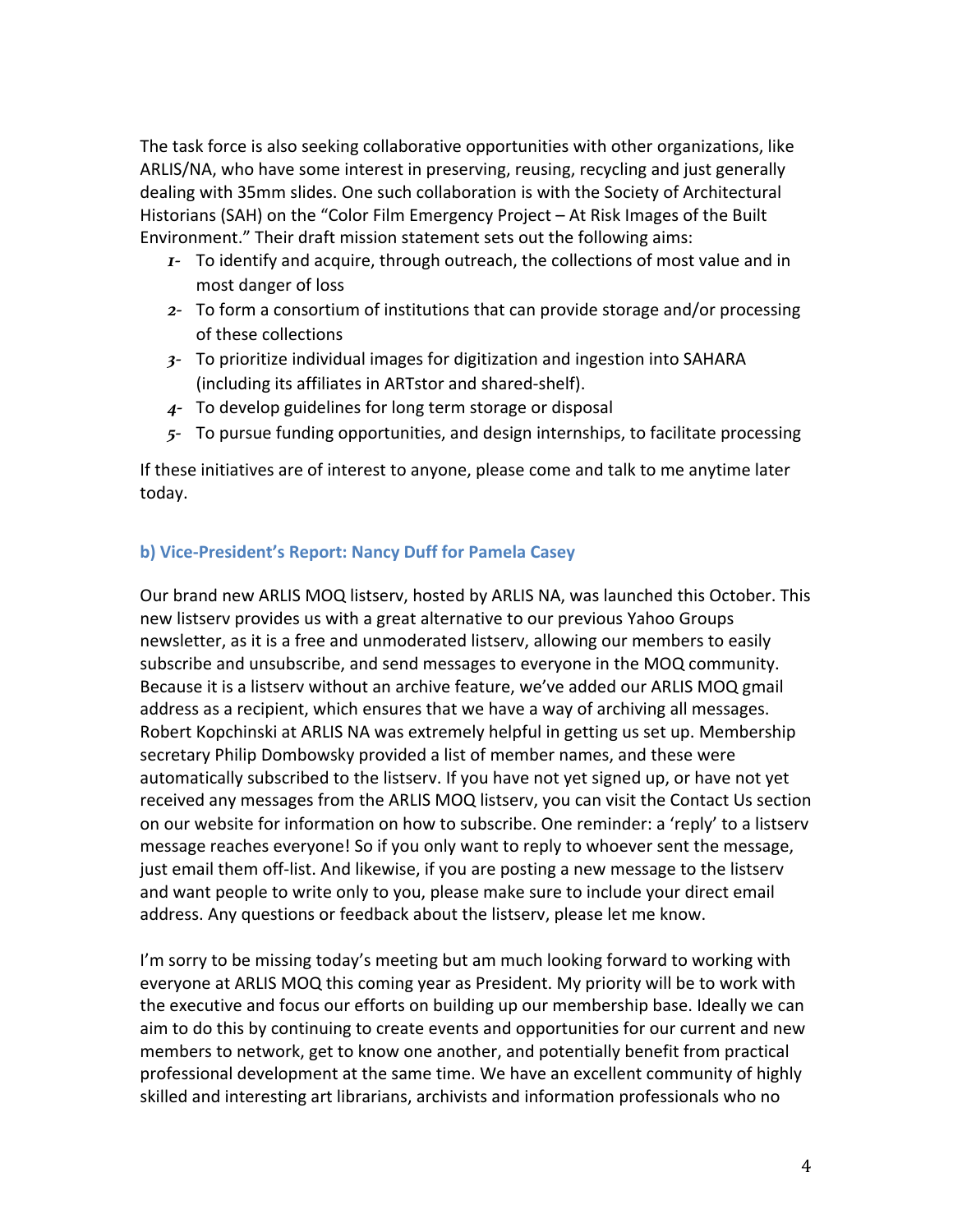doubt have much to share and gain from working together. It's a community we definitely want to continue to grow. I'm very excited about being part of this group again next year!

I also just want to take an opportunity to thank one of our members for all her amazing work and efforts this year: Adèle Flannery. Adèle has been an active member since joining ARLIS MOQ, and really outdid herself this year. On top of her amazing editing and graphic work on MOQDOC - a twice a year commitment - Adèle has enthusiastically participated in all our efforts to gain new members. Adèle presented our CV design workshop in April at Artexte which was something Adèle, Jessica Hébert and I organized as a way to entice new members, and also worked with Jennifer Garland to create a new ARLIS membership poster, something that any ARLIS chapter will be able to use. She has continually and generously offered her time and commitment, and been a very active member of our team despite not having a formal role on the exec. Thank you for all your amazing work Adèle!

## **c) Treasurer's Report: Felicity Taylor**

Felicity's report covers the period from 29 May to 6 November 2015. She points that there have been few activities within this period, with main revenue coming from membership fees (\$627). Expenses for this period are listed: printing of the ARLIS membership poster project led by Jennifer Garland and Adèle Flannery (\$6.84); MOQDOC printing (\$196.55); bank fees (\$22.50). The balance of our accounts is currently at \$1567.23.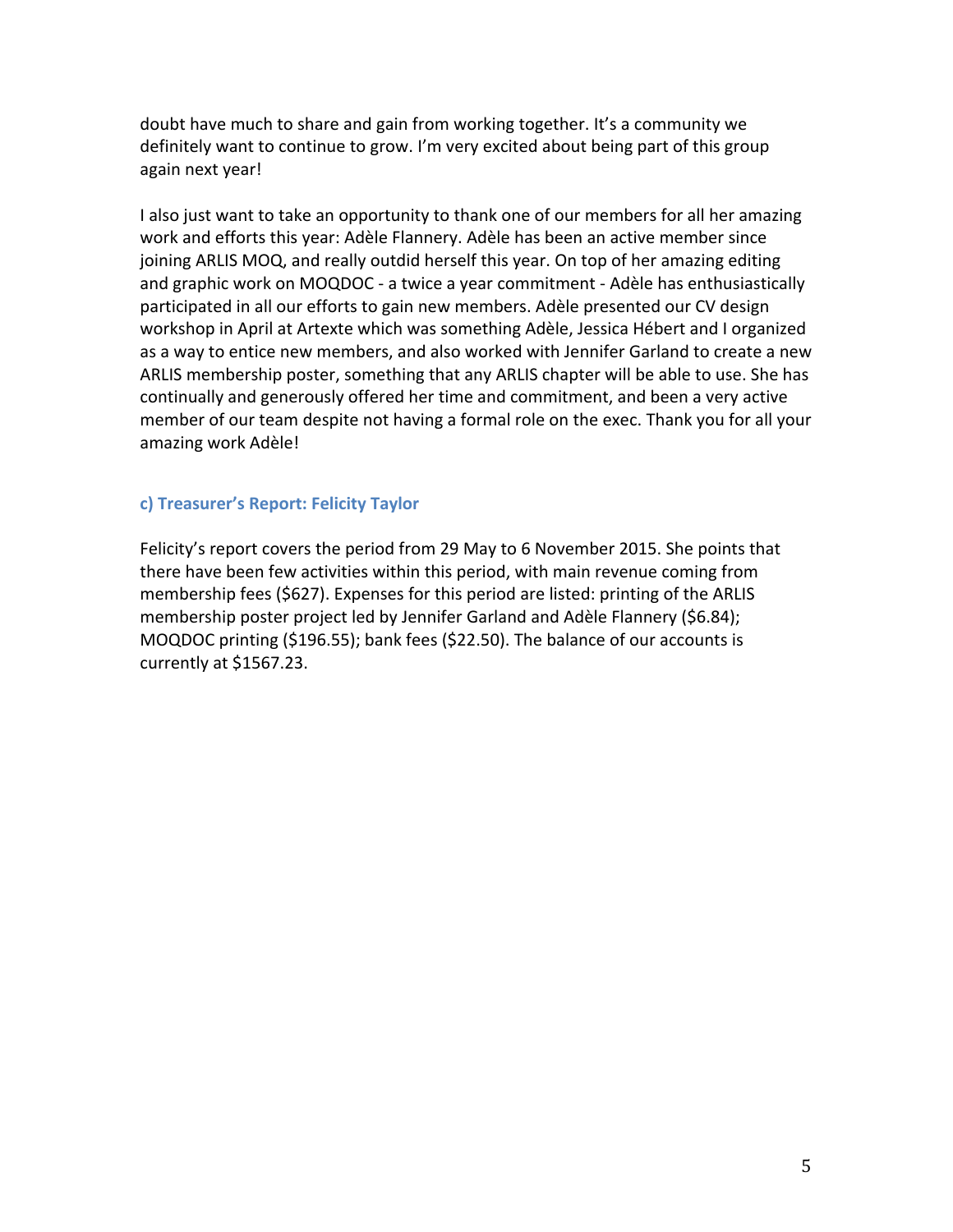| <b>ARLIS/NA MOQ</b>                        | <b>Rapport Trésorier</b> | 06 novembre<br>2015 |
|--------------------------------------------|--------------------------|---------------------|
| SOLDE / BALANCE 29 mai 2015                |                          | 1,166.12            |
| DÉPÔTS / Revenues                          |                          |                     |
| Adhésion/Membership                        |                          | 627                 |
| Inscription/Registration                   |                          |                     |
| Dons/Donations                             |                          |                     |
| Projet ponctuel/Special project            |                          |                     |
| DÉPÔT TOTAL / Total Revenues               |                          | 627                 |
| <b>RETRAITS / Expenses</b>                 |                          |                     |
| Projet ponctuel/Special project            |                          | $-6.84$             |
| Bourses/Awards                             |                          |                     |
| <b>Contributions ARLIS/NA</b>              |                          |                     |
| Dépenses /Activities expenditures          |                          |                     |
| Imprime de MOQDOC/ Printing                |                          | $-196.55$           |
| Site web/Web hosting                       |                          |                     |
| Frais Mensuels / Banking Fees              |                          | $-22.5$             |
| <b>TOTAL DES RETRAITS / Total Expenses</b> |                          | $-225.89$           |
|                                            |                          |                     |
| SOLDE / BALANCE 06 novembre 2015           |                          | 1,567.23            |
|                                            |                          |                     |
|                                            |                          | $6-Nov-15$          |
| Felicity Tayler, trésorier/treasurer       |                          | Date                |

## **d) Membership Secretary's Report: Nancy Duff for Philip Dombowsky**

Nancy puts our MOQ membership numbers to around 40 members, which is an increase compared to previous years. The Executive hopes to continue recruiting new members, with the help of special events that will allow us to enter into contact with information specialists interested in the arts world.

#### **5. MOQ Committee Reports**

#### a) MOQDOC Editorial Committee: Jessica Hébert

Jessica speaks on behalf of the MOQDOC Editorial Committee.

The MOQDOC editorial committee consists of Adèle Flannery, Jessica Hébert, Daniela Ansovini, Alan Reed and François Valcourt. The expertise and dedication of the entire committee made this issue come together under a fairly short timeline to create another MOQDOC that we can be proud of.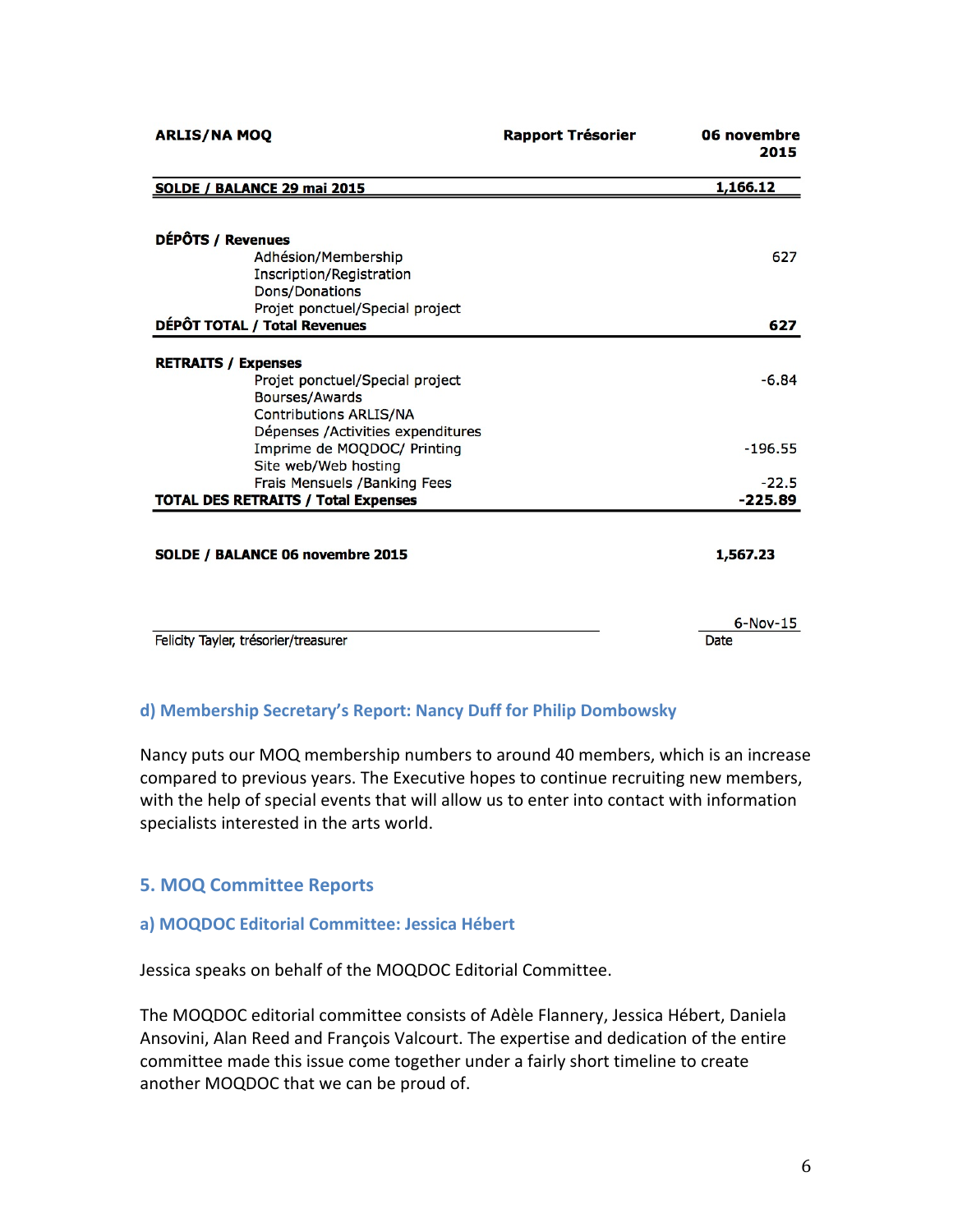The Fall 2015 issue includes articles from students, professionals, art historians, archivists and librarians covering a variety of themes. Within these pages we find essays on new developments in open access in the visual arts, finding aids in the National Gallery of Canada's archives, the challenges of managing an art collection, a book and exhibition review and an interview with the archivist at the Auckland Art Gallery in New Zealand. 

We are constantly looking to improve, create fresh content and bring new ideas to each issue. Certain areas may continue to evolve in future issues such as the calendar of events, to include more local events pertaining to different aspects of both the arts and information science milieu. Please feel free to share any suggestions or ideas with us at any time.

The committee extends many thanks to all those who wrote articles for this issue. Your contributions are important, sharing your ideas, research and experience is what keeps this publication going. The next call for submissions will happen sometime in late January of next year. It's never too early to start working on an article for the Spring 2016 issue.

#### **b) Website Committee: John Latour**

The Website Special Committee consists of Renata Guttman, Élise Lassonde, John Latour and Corina MacDonald.

An analysis of the website's visitor statistics shows us that we have had 1,260 views of individual pages since the Spring meeting in May 2015. The average number of visits is about 250 per month, which is slightly more than we had for the same period last year.

In October, we launched a MOQ listserv hosted by ARLIS/NA that replaces our MOQ Yahoo Group. MOQ members have been subscribed to this new tool. If you would like to subscribe to it, please follow the instructions on the Chapter's website.

We encourage members to send us announcements for events they organize, activities at their institutions, publications or any other professional information they would like to share with the Chapter. The Website Special Committee can be reached at: arlismoq@yahoo.com

**c) Professional Development Committee Report: Nancy Duff and Felicity Taylor for Patricia Black**

Felicity reads a letter from Patricia Black to ARLIS MOQ: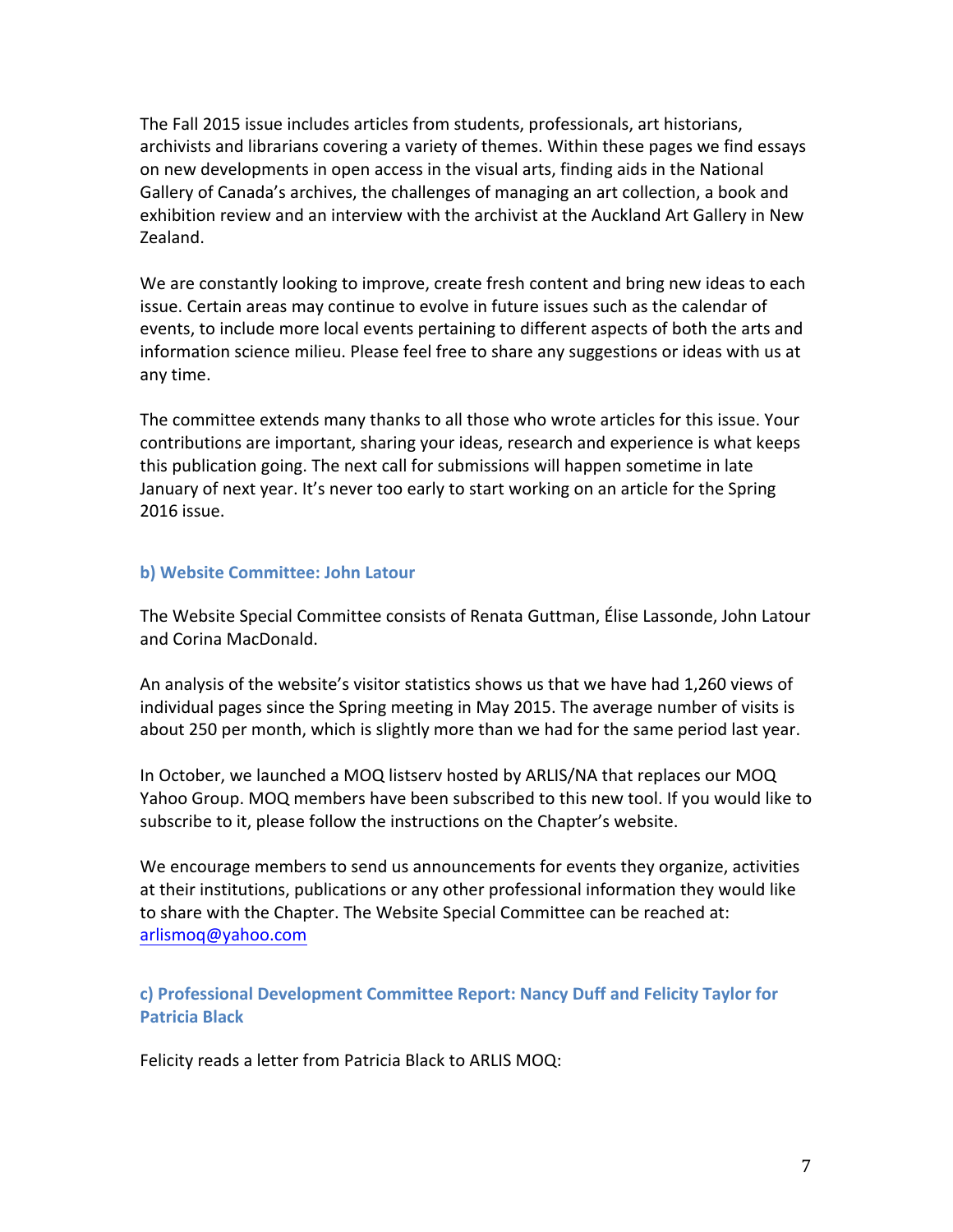After many years of involvement, and with a sincere sense of accomplishment for having fully achieved their mandate, the time has come for the members of this committee to step down and pass on the responsibility of our excellent initative to other members of our chapter. Since the committee was founded in 1997, the gift of our travel bursary as well as membership bursaries have made many members of our chapter happy and given them the opportunity to become members of ARLIS/NA and particpate in its annual conference, an excellent networking opportunity for art library professionals in North America. These bursaries have also undoubtedly served as an attractive feature to recruiting new members from universities and other arts organisations to ARLIS MOQ. Our profile has increased thanks to numerous online initiatives such as the listserv, our website, Facebook and LinkedIn pages, all of which have helped reach a wider audience.

The committee's success in exercising its mandate is only possible thanks to a budget surplus which is largely dependent on our annual membership fees. Our chapter has had a history of financing activities to arrive at this amount. These activities (auctions of personal objects, art works, etc) have also served as festive occasions for gathering members together, providing yet another opportunity for members to continue to get to know one another.

As the president of this committee, I would like to take this opportunity to warmly thank my committee colleagues, Gisèle Guay and Danielle Léger, for their participation and constant support, as well as other members of ARLIS/MOQ who have established the modes of online communication I mentioned earlier.

I strongly encourage any MOQ member interested in joining this committee to do so. Being a member requires a very reasonable time committment, and the work is always highly appreciated by our bursary beneficiaries. In order to help with the transition, I will remain responsible, with Danielle Léger, for all questions on the functioning of the committee. Finally, a reminder : information on the rules and eligibility requirements for our bursaries is available on the MOQ website under the tab : « Activities, Bursaries ».

I look forward to seeing you all at the next meeting!

#### **Patricia Black**

Présidente du Comité des bourses de perfectionnement professionnel Patricia.anne.black@gmail.com

#### **d) Nomination Committee: John Latour**

The Nominating Committee currently consists of John Latour and David Sume.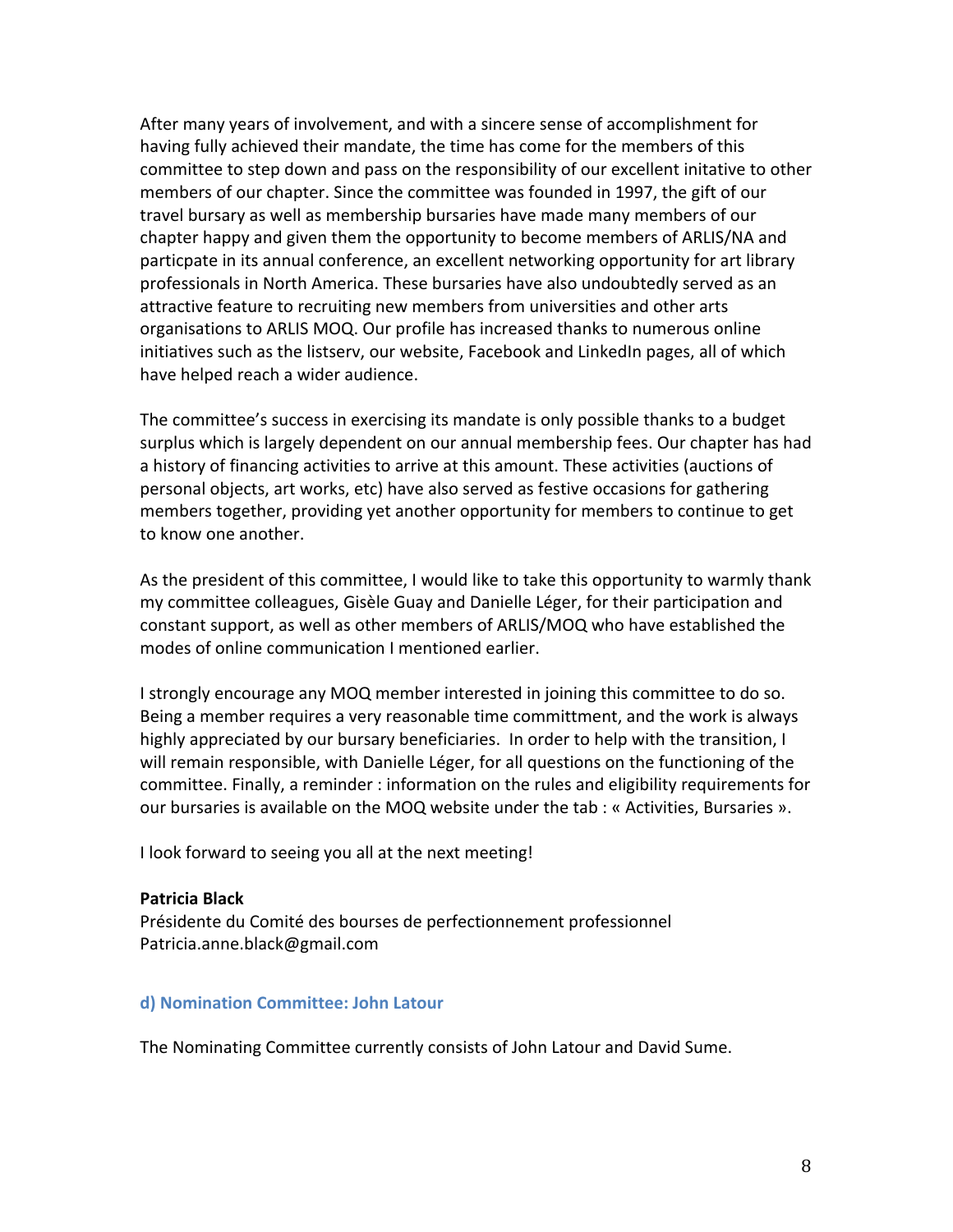In response to the recent call for candidates for the 2016 Executive Committee, the following candidates have presented themselves for the four openings: Jessica Hébert for Vice President, Sarah Severson for Treasurer, Adèle Flannery for Membership Secretary, and Janie Tremblay for Secretary.

Should anyone else be interested in one of these positions, we would ask them to indicate their interest at the end of this report. Unless there are other candidates, Jessica, Sarah, Adèle, and Janie will assume their positions by acclamation. Should additional candidates present themselves, all current members and affiliates will be emailed for their votes in the coming week.

Again, we would like to thank those who have recently served or who will continue to serve our membership, including Felicity Tayler, Philip Dombowsky, Corina MacDonald, Nancy Duff, Pamela Casey, and Pierre Landry.

After the presentation of this report in English and in French, we will call on all candidates present to briefly introduce themselves.

## **6. Proposed ARLIS/NA MOQ Bylaw Revisions: Nancy Duff**

Nancy explains that the MOQ regulations should be revised during the coming year in order to clarify the roles and responsibilities of the members of the Executive and other MOQ committees. For example, Nancy suggests nominating one or two people on the Executive Committee who would be in charge of fundraising. In Spring 2016, a proposition will be submitted to members. Nancy foresees that this proposition will include minor changes as well as new specifications to the functioning of the MOQ Chapter.

## **7. Next meeting: Nancy Duff**

All participants are invited to choose the location for the next ARLIS/NA MOQ meeting. Members propose that the Spring 2016 meeting should be held at the Maison de la littérature in Québec City. Pierre B. Landry suggests that if the meeting is to be organized in Quebec, he would appreciate being supported by at least one other member of our chapter seeing as how he lacks institutional support. He also suggests contacting a representative of the city of Quebec or the ministry of culture in order to find a potential activity with current art and architecture projects. Also, a city walk could be organized in order to showcase different works developed within the 1% project. The meeting participants agree to this proposition.

#### **8. Varia**